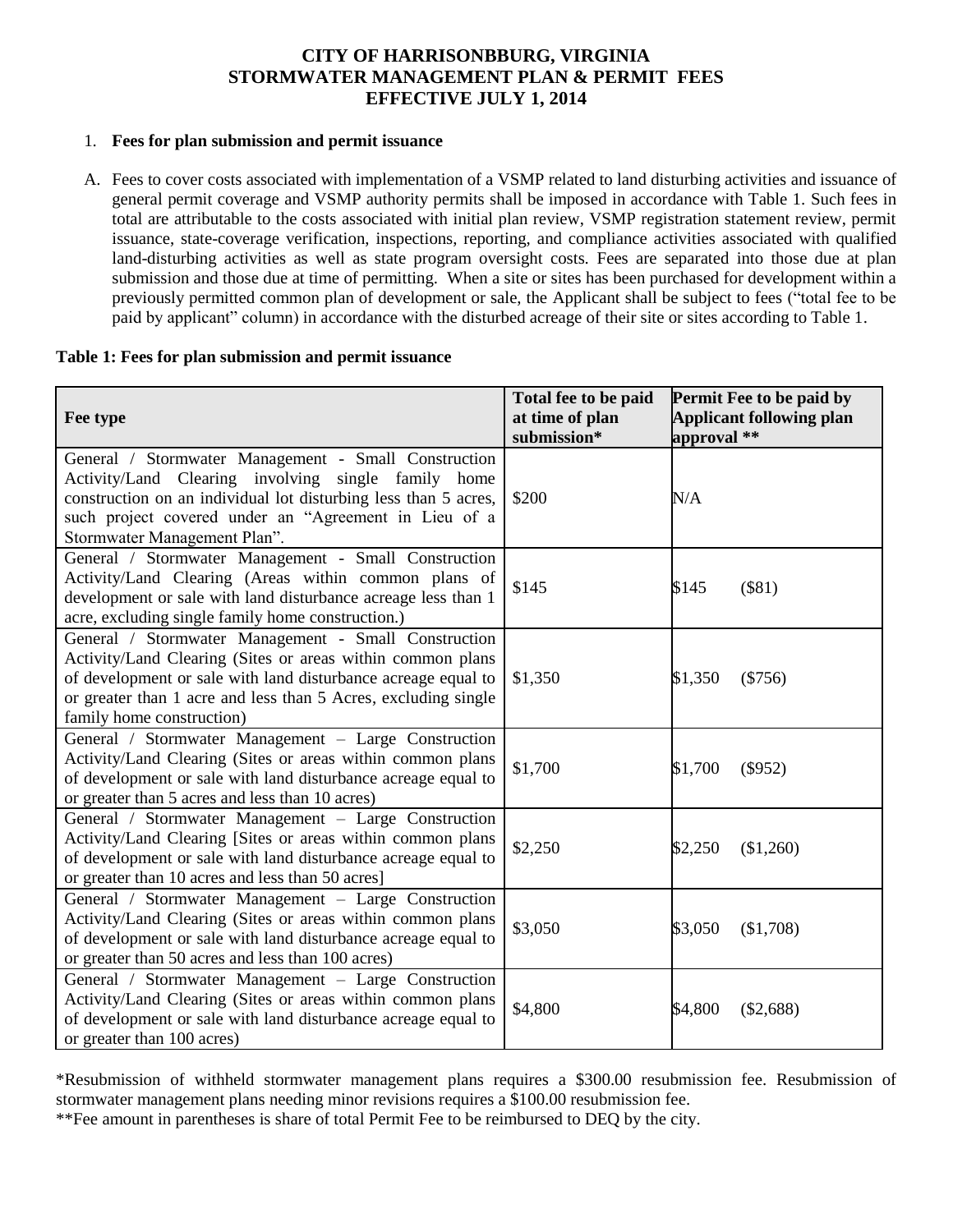#### **2. Fees for the modification or transfer of registration statements for the General Permit for Discharges of Stormwater from Construction Activities**

A. Fees for the modification or transfer of registration statements from the general permit issued by the State Board shall be imposed in accordance with Table 2. If the general permit modifications result in changes to stormwater management plans that require additional review by the city, such reviews shall be subject to the fees set out in Table 2. The fee assessed shall be based on the total disturbed acreage of the site. In addition to the general permit modification fee, modifications resulting in an increase in total disturbed acreage shall pay the difference in the initial permit fee paid and the permit fee that would have applied for the total disturbed acreage in Table 1.

#### **Table 2: Fees for the modification or transfer of registration statements for the General Permit for Discharges of Stormwater from Construction Activities**

| <b>Type of Permit</b>                                                                                                                                                                                                                    | <b>Fee Amount</b> |
|------------------------------------------------------------------------------------------------------------------------------------------------------------------------------------------------------------------------------------------|-------------------|
| General / Stormwater Management - Small Construction Activity/Land<br>Clearing (Areas within common plans of development or sale with land<br>disturbance acreage less than 1 acre)                                                      | \$20              |
| General / Stormwater Management - Small Construction Activity/Land<br>Clearing (Sites or areas within common plans of development or sale with<br>land disturbance acreage equal to or greater than 1 and less than 5 acres)             | \$200             |
| General / Stormwater Management - Large Construction Activity/Land<br>Clearing (Sites or areas within common plans of development or sale with<br>land disturbance acreage equal to or greater than 5 acres and less than 10<br>acres)   | \$250             |
| General / Stormwater Management - Large Construction Activity/Land<br>Clearing (Sites or areas within common plans of development or sale with<br>land disturbance acreage equal to or greater than 10 acres and less than 50<br>acres)  | \$300             |
| General / Stormwater Management - Large Construction Activity/Land<br>Clearing (Sites or areas within common plans of development or sale with<br>land disturbance acreage equal to or greater than 50 acres and less than 100<br>acres) | \$450             |
| General / Stormwater Management - Large Construction Activity/Land<br>Clearing (Sites or areas within common plans of development or sale with<br>land disturbance acreage equal to or greater than 100 acres)                           | \$700             |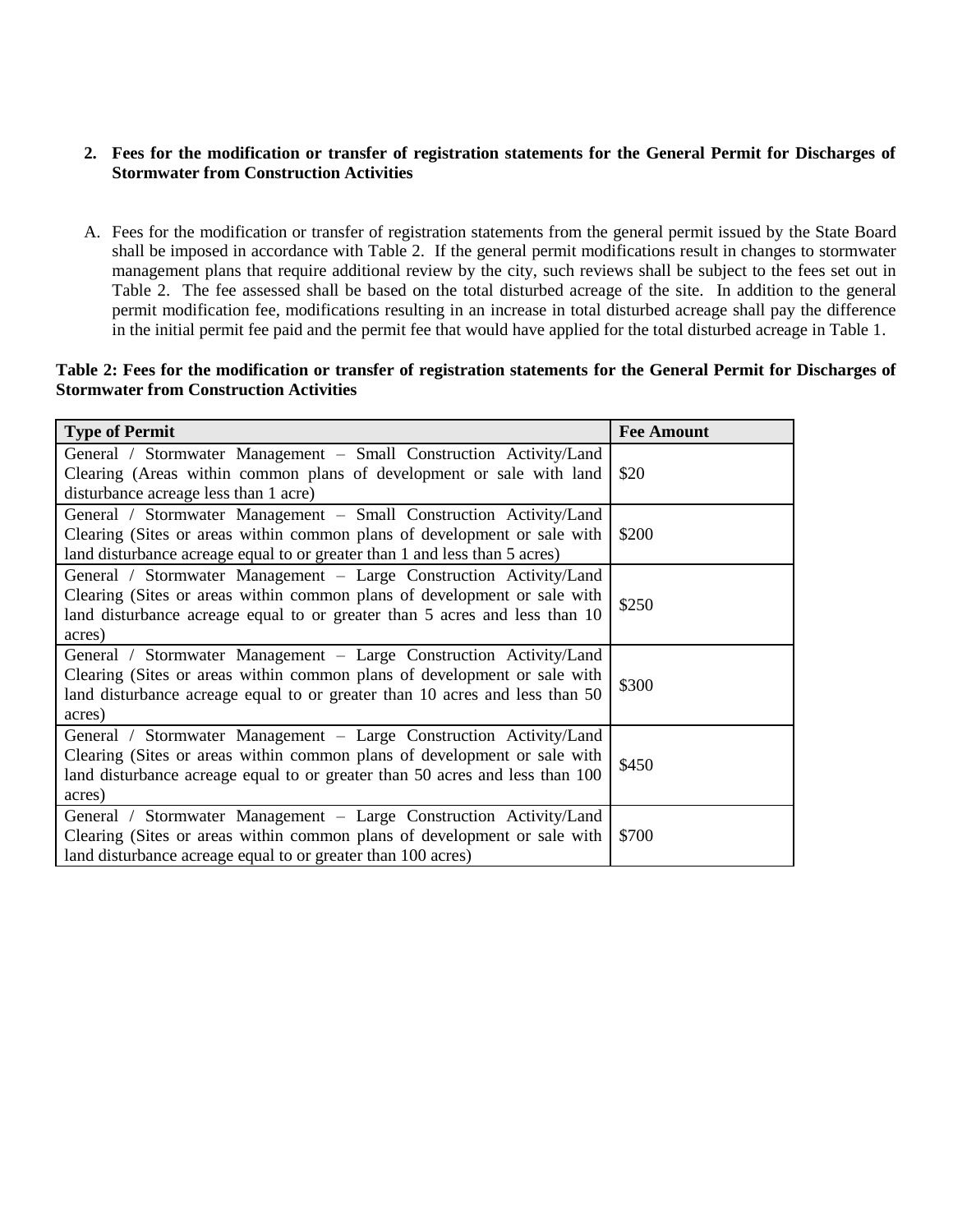### **3. Permit Maintenance Fees**

A. The following annual permit maintenance fees shall be imposed in accordance with Table 3, including fees imposed on expired permits that have been administratively continued. General permit coverage maintenance fees shall be paid annually to the city, by the anniversary date of general permit coverage. No permit will be reissued or automatically continued without payment of the required fee. General permit coverage maintenance fees shall be applied until a Notice of Termination is effective.

## **Table 3: Permit Maintenance Fees**

| <b>Type of Permit</b>                                                          | <b>Fee Amount</b> |
|--------------------------------------------------------------------------------|-------------------|
|                                                                                |                   |
| General / Stormwater Management – Small Construction Activity/Land             |                   |
| Clearing (Areas within common plans of development or sale with land           | \$50              |
| disturbance acreage less than 1 acre)                                          |                   |
| General / Stormwater Management – Small Construction Activity/Land             |                   |
| Clearing (Sites or areas within common plans of development or sale with land  | \$400             |
| disturbance equal to or greater than 1 acre and less than 5 acres)             |                   |
| General / Stormwater Management - Large Construction Activity/Land             |                   |
| Clearing (Sites or areas within common plans of development or sale with land  | \$500             |
| disturbance acreage equal to or greater than 5 acres and less than 10 acres)   |                   |
| General / Stormwater Management - Large Construction Activity/Land             |                   |
| Clearing (Sites or areas within common plans of development or sale with land  | \$650             |
| disturbance acreage equal to or greater than 10 acres and less than 50 acres)  |                   |
| General / Stormwater Management - Large Construction Activity/Land             |                   |
| Clearing (Sites or areas within common plans of development or sale with land  | \$900             |
| disturbance acreage equal to or greater than 50 acres and less than 100 acres) |                   |
| General / Stormwater Management - Large Construction Activity/Land             |                   |
| Clearing (Sites or areas within common plans of development or sale with land  | \$1,400           |
| disturbance acreage equal to or greater 100 acres)                             |                   |

## **4. General considerations**

- A. The fees set forth in Subsections 1 through 3 above, shall apply to:
	- (1) All persons seeking coverage under the general permit.
	- (2) All permittees who request modifications to or transfers of their existing registration statement for coverage under a general permit.
	- (3) Persons whose coverage under the general permit has been revoked shall apply to the Virginia Department of Environmental Quality for an Individual Permit for Discharges of Stormwater From Construction Activities.
	- (4) Permit and permit coverage maintenance fees may apply to each general permit holder.
- B. No general permit application fees will be assessed to:
	- A. Permittees who request minor modifications to general permits as defined in Section 1-2 of the City Stormwater Management Ordinance. Permit modifications at the request of the permittee resulting in changes to stormwater management plans that require additional review by the Administrator shall not be exempt pursuant to this schedule.
	- B. Permittees whose general permits are modified or amended at the initiative of the Virginia Department of Environmental Quality, excluding errors in the registration statement identified by the Administrator or errors related to the acreage of the site.
	- C. All incomplete payments will be deemed as nonpayments, and the applicant shall be notified of any incomplete payments. Interest may be charged for late payments at the underpayment rate set forth